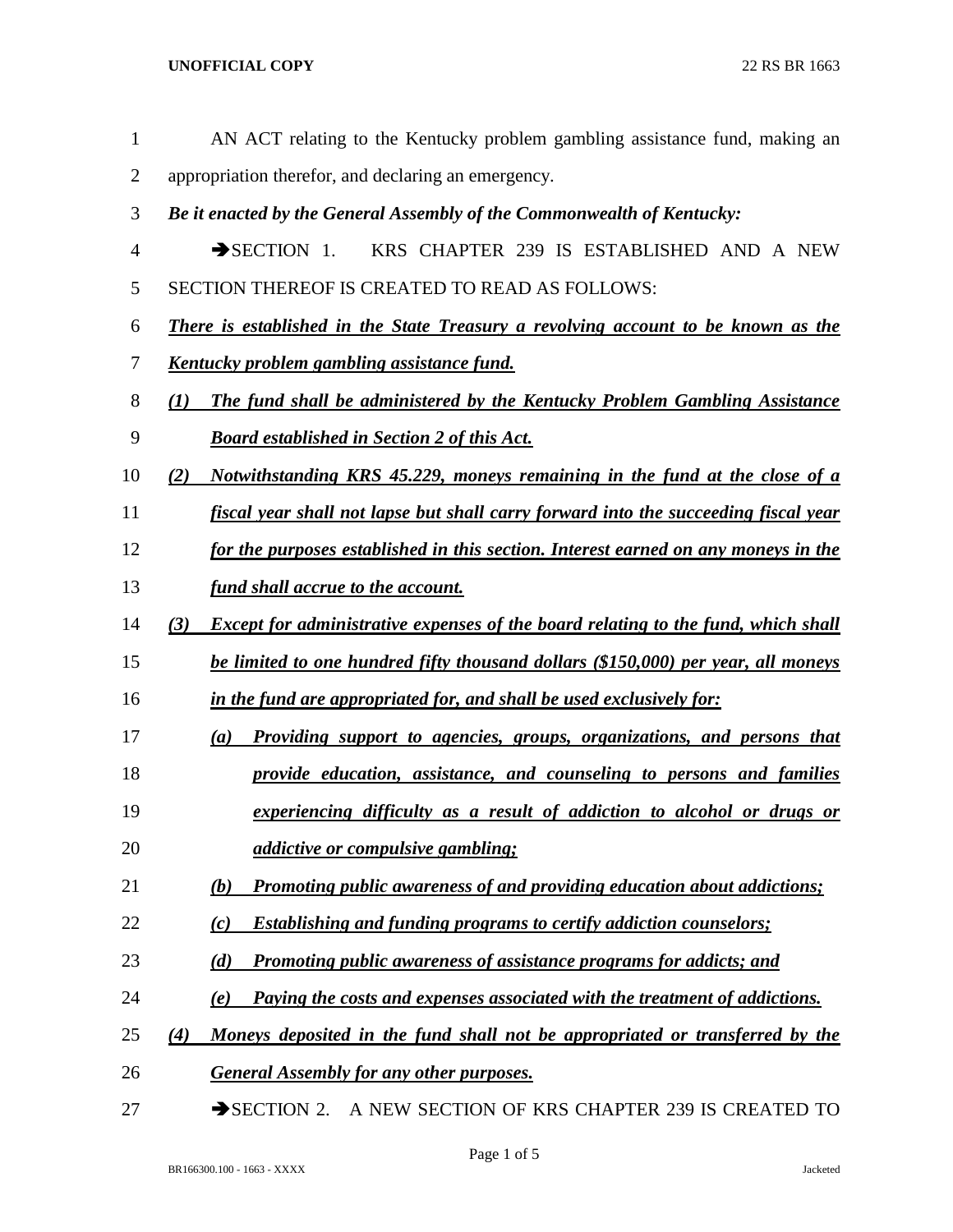| $\mathbf{1}$ | <b>READ AS FOLLOWS:</b>                                                                               |
|--------------|-------------------------------------------------------------------------------------------------------|
| 2            | <b>The Kentucky Problem Gambling Assistance Board is hereby created as an</b>                         |
| 3            | independent entity within state government. The purpose of the board shall be to                      |
| 4            | administer, organize, invest, and distribute funds from the Kentucky problem gambling                 |
| 5            | assistance fund. The board shall be attached to the Public Protection Cabinet for                     |
| 6            | <i><u>administrative purposes.</u></i>                                                                |
| 7            | <b>The board shall consist of five (5) members appointed as follows:</b><br>(I)                       |
| 8            | <u>One (1) at-large member appointed by the Governor from a list of three (3)</u><br>$\left(a\right)$ |
| 9            | nominees submitted by the Speaker of the House;                                                       |
| 10           | <u>One (1) at-large member appointed by the Governor from a list of three (3)</u><br>(b)              |
| 11           | nominees submitted by the President of the Senate;                                                    |
| 12           | <b>One (1) at-large member appointed by the Governor;</b><br>(c)                                      |
| 13           | <b>One (1) member from the Kentucky Council on Problem Gambling, Inc.,</b><br>(d)                     |
| 14           | <i><u>appointed by the Governor; and</u></i>                                                          |
| 15           | <b>One (1) member appointed by the Governor with an extensive background</b><br>(e)                   |
| 16           | in the psychiatric or psychological aspects of problem gambling, selected                             |
| 17           | from among three (3) nominees recommended by the president of the                                     |
| 18           | University of Kentucky and three (3) nominees recommended by the                                      |
| 19           | president of the University of Louisville.                                                            |
| 20           | The board shall select from among its membership a chair to serve for a two (2)<br>(2)                |
| 21           | year term. The chair may serve for additional terms as determined by the board.                       |
| 22           | <b>Each board member term shall be for four (4) years, and a board member may</b>                     |
| 23           | only serve for two (2) consecutive terms. A majority of the board membership                          |
| 24           | shall constitute a quorum.                                                                            |
| 25           | The board members shall not receive a salary, but shall be reimbursed for any<br>(3)                  |
| 26           | reasonable expenses relating to board duties.                                                         |
|              |                                                                                                       |

*(4) Any vacancy on the board shall be filled for the unexpired term as provided in the*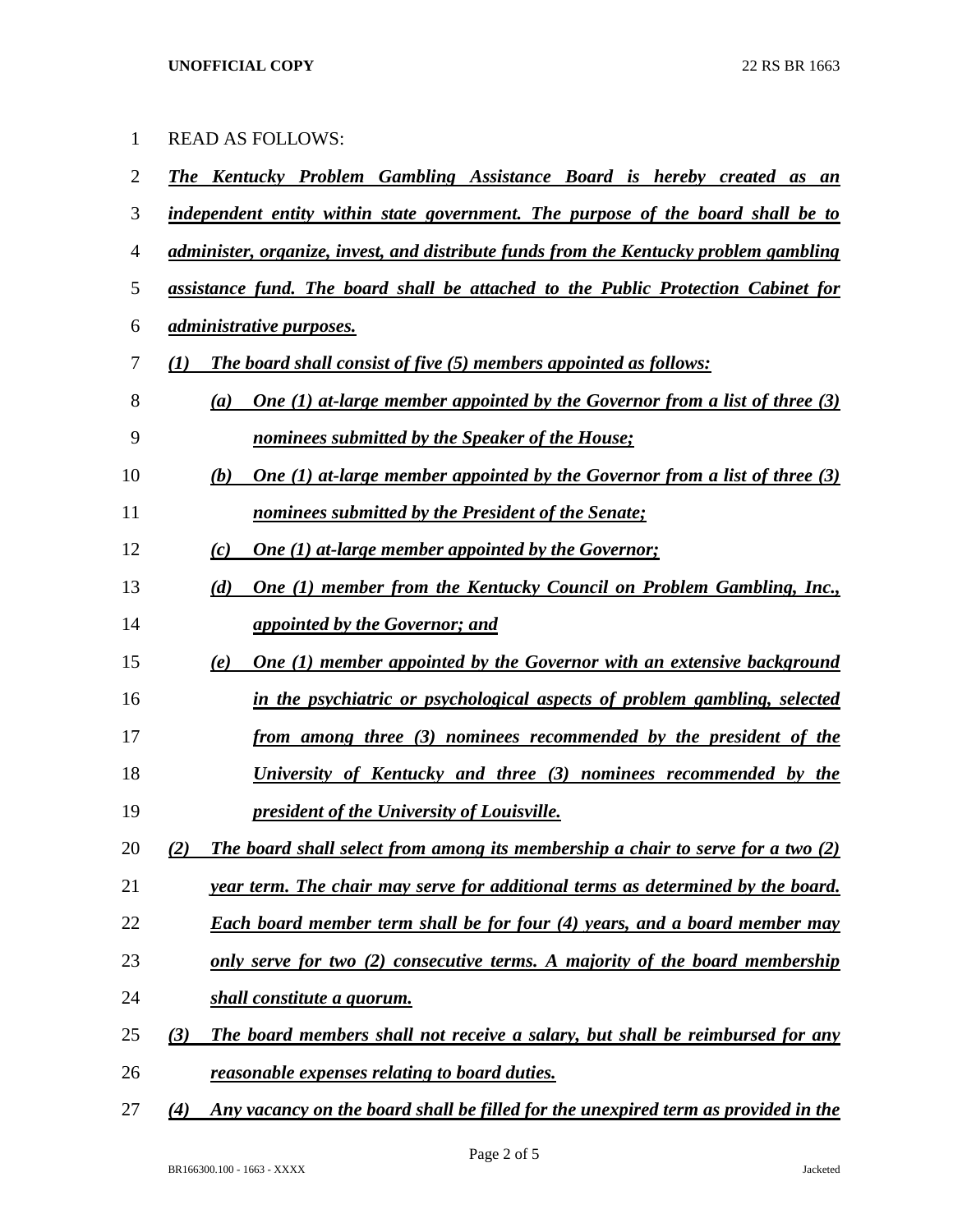| 1              |     | original appointment.                                                                                   |
|----------------|-----|---------------------------------------------------------------------------------------------------------|
| $\overline{2}$ | (5) | The board may hire an executive director to manage its day-to-day operations                            |
| 3              |     | and coordinate the work of the board.                                                                   |
| 4              |     | A NEW SECTION OF KRS CHAPTER 239 IS CREATED TO<br>$\rightarrow$ SECTION 3.                              |
| 5              |     | <b>READ AS FOLLOWS:</b>                                                                                 |
| 6              | (I) | The board shall promulgate administrative regulations in accordance with KRS                            |
| 7              |     | <b>Chapter 13A to establish criteria for the expenditure of funds from the Kentucky</b>                 |
| 8              |     | problem gambling assistance fund established by Section 1 of this Act. The                              |
| 9              |     | <i><u>administrative regulations shall:</u></i>                                                         |
| 10             |     | <b>Establish standards for the types of agencies, groups, organizations, and</b><br>(a)                 |
| 11             |     | <i>persons eligible to receive funding;</i>                                                             |
| 12             |     | <b>Establish standards for the types of activities eligible for funding;</b><br>(b)                     |
| 13             |     | <b>Establish standards for the appropriate documentation of past performance</b><br>(c)                 |
| 14             |     | and the activities of agencies, groups, organizations, and persons requesting                           |
| 15             |     | <i><u>funding;</u></i>                                                                                  |
| 16             |     | <b>Establish standards for the development of performance measures or other</b><br>(d)                  |
| 17             |     | evidence of successful expenditure of awarded funds;                                                    |
| 18             |     | Set forth procedures for the submission, evaluation, and review of<br>(e)                               |
| 19             |     | <i><u>applications for funding;</u></i>                                                                 |
| 20             |     | Set forth procedures for awarding funds to requesting entities who have<br>(f)                          |
| 21             |     | demonstrated the capability to efficiently and effectively provide the                                  |
| 22             |     | necessary services;                                                                                     |
| 23             |     | <b>Establish requirements and procedures for the monitoring of funds</b><br>$\left( \mathbf{g} \right)$ |
| 24             |     | awarded, including requirements for the submission of reports and                                       |
| 25             |     | documentation supporting expenditures; and                                                              |
| 26             |     | Include any other provisions related to funding or the administration of the<br>(h)                     |
| 27             |     | fund as determined by the board.                                                                        |

Page 3 of 5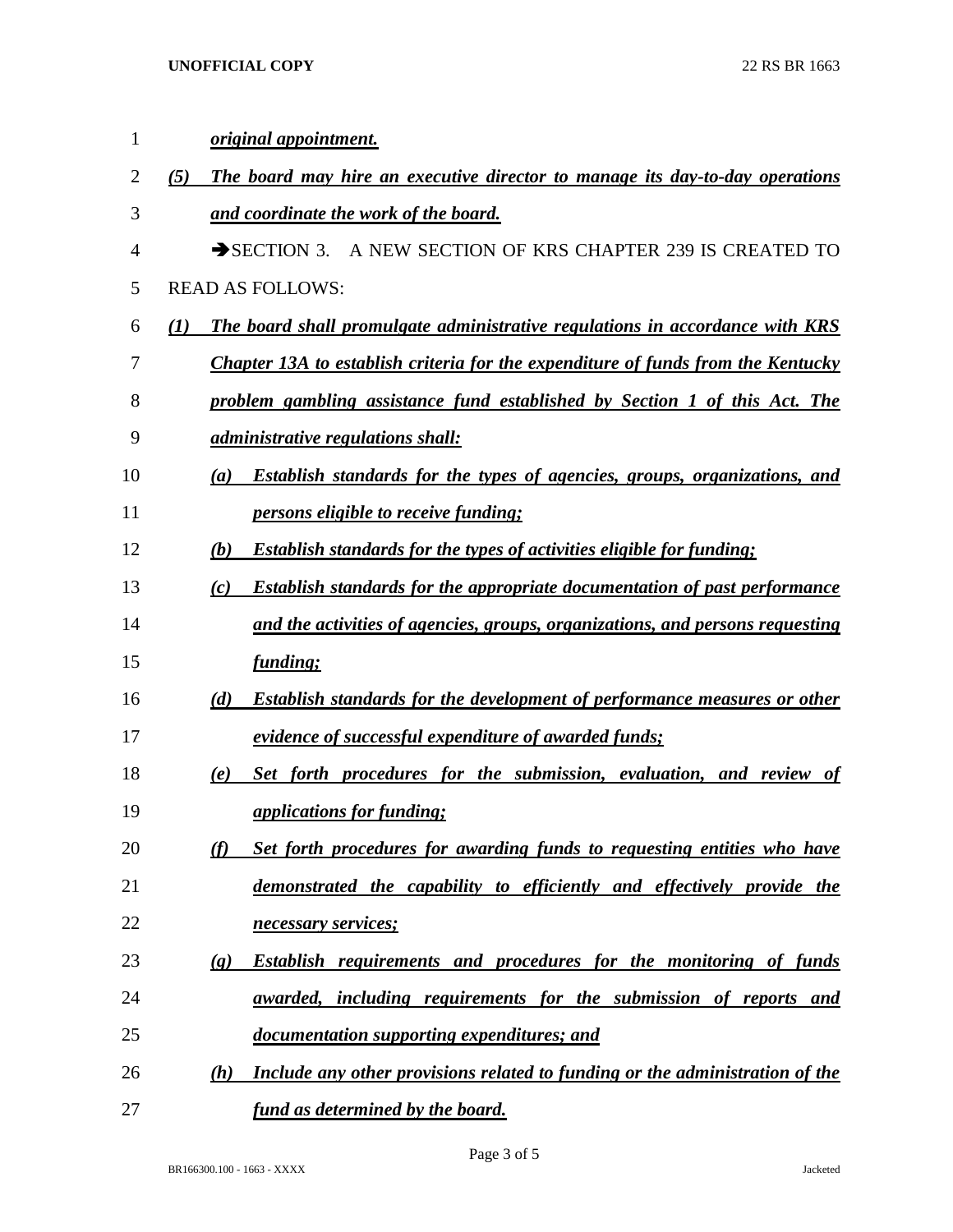## **UNOFFICIAL COPY** 22 RS BR 1663

| 1              |     | The board shall invest money from the fund in a manner to create a return on     |
|----------------|-----|----------------------------------------------------------------------------------|
| $\overline{2}$ |     | investment sufficient to maintain the fund in perpetuity.                        |
| 3              | (3) | The board shall develop an annual research agenda related to social, economic,   |
| 4              |     | psychological, and other impacts of problem gambling and all forms of addiction. |
| 5              |     | The board may direct its own studies and may accept and review outside studies   |
| 6              |     | from academic, scientific, and governmental entities. The board may also review  |
| 7              |     | laws, policies, and practices of the federal government and other jurisdictions. |
| 8              | (4) | On or before October 1, 2023, and every October 1 thereafter, the board chair    |
| 9              |     | shall submit an annual report detailing activities and expenditures associated   |
| 10             |     | with the Kentucky problem gambling assistance fund for the preceding fiscal      |
| 11             |     | year. The annual report shall be submitted to:                                   |
| 12             |     | <b>The Legislative Research Commission; and</b><br>(a)                           |

*(b) The Governor.*

14 Section 4. The initial terms of the Kentucky Problem Gambling Assistance Board shall be as follows: The members appointed by the Governor upon nomination by the Speaker of the House and the President of the Senate shall serve four year terms, the member appointed by the Governor with an extensive background in the psychiatric or psychological aspects of problem gambling and the member from the Kentucky Council on Problem Gambling appointed by the Governor shall serve three year terms, and the at- large member appointed by the Governor shall serve a two year term. All subsequent board terms shall be for four years.

22  $\rightarrow$  Section 5. There is hereby appropriated general fund moneys in the amount of \$225,000,000 in fiscal year 2022-2023 to the Kentucky problem gambling assistance fund for the purposes set forth in Section 1 of this Act.

 Section 6. Whereas, addictive or compulsive gambling is a growing problem in the Commonwealth, and assistance to those experiencing this problem is vitally important, an emergency is declared to exist, and this Act takes effect upon its passage

Page 4 of 5